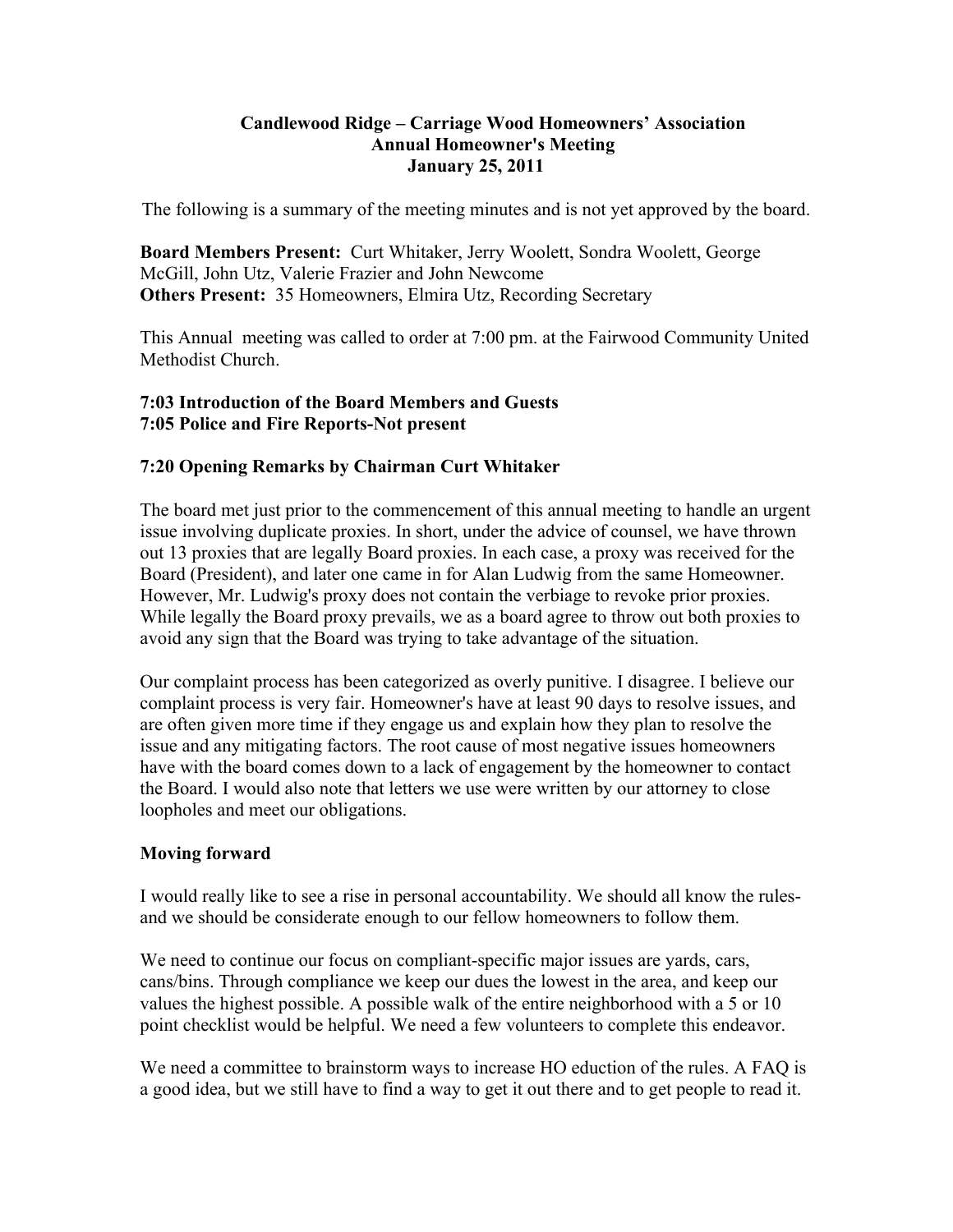One major highlight of our neighborhoods that has been lost over the years is the consistent look of our mailbox stands. I'd like to see what our options are.

Outsourcing our complaints/compliance has been suggested in the past. Again, I'd like to see what our options are in this area. The benefit would be making compliance proactive and independent of the Board.

While our web site is nice, there is more that can be done. We may need to look at hiring a professional webmaster.

#### **Special Thank You**

Last but certainly not least...Jerry and Sondra Woolett will be leaving the Board after this meeting. We all owe Jerry and Sondra a very special thank you for serving a combined 13 years on the Board. In the last couple of years, they have taken on multiple hats-well beyond the expectation anyone has of a Board Member. They have taken on the two most challenging positions in the Complaints and ACC-these get the vast majority of flack from Homeowners. They have been willing to go above and beyond to help homeowners. When a HO called or submitted an ACC form and noted it was an emergency, I know of many times, too many to count, that Sondra went over to that homeowner's house the same day to give them approval so there was no delay in getting work done. They have both stepped up when no one else would to make sure summer picnics were held. Jerry has been an invaluable asset in learning our own CC&R's, and memorizing them, to make sure we operate properly. To say the two of you have gone above and beyond the call of duty would be an understatement. To quote Sherry Anderson, "Volunteers don't get paid because they are worthless, but because they are priceless." Jerry, Sondra-your contributions to the HOA board have indeed been priceless. It has been an honor to work with you on this Board and on behalf of the entire HOA, I thank you both for your 13 years of service to all of us.

#### **7:11 Common Area Maintenance Report**

1. CR Center Island Entrance: the new blocks have been hit and had to be reset three times now. At the North end of the island, a car hit the light pole and destroyed 2 trees and a large bush. The driver contacted us and we were reimbursed for the damage. PSE inspected the pole and replaced the bulb.

2. Graffiti on the CW Basketball court and on two fences at CR Park. Painted over with gray concrete paint.

3. Three Mutt Mitt posts were pushed over at CR Park. One post was broken and two of our private property signs were destroyed. All had to be replaced.

4. A homeowner who's house backs up to CW Park has had several boards ripped off their fence, and they have asked for help from the HOA to solve this. We are investigating options.

5. We had two large sofas dumped at CR Park and we had to pay to have them hauled to the dump.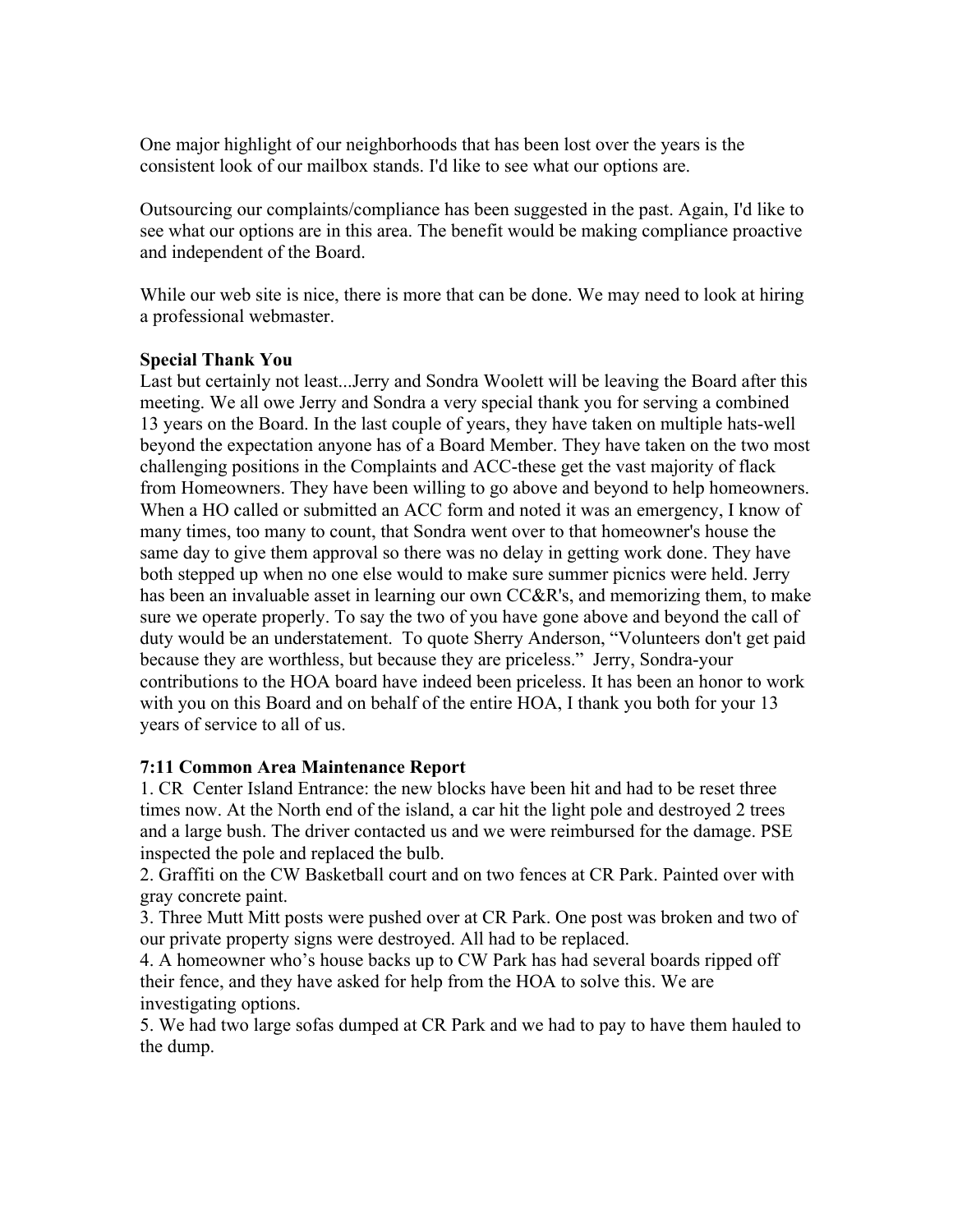# **CAM Reminders:**

Please call 911 if you see any unruly or illegal activity at our Parks.

We continue to have street drains plug and back up due to leaves and tree needles. Please Note – it is each homeowners responsibility to keep the drains clear, not the County's or the HOA's.

Please let us know of any tree in our common areas that you feel is a possible danger and we will have it inspected.

Possible Capital Improvements for the future

Repair additional portions of asphalt path in CR Park.

Continue Replacement of Signage at Entrances

Study options for replacing grass and plantings at CR Entrance

#### **7:20 ACC Activities Report Requests Processed Period: 1/1/10 through 12/31/10**

- 121 ACC Requests Processed (Some with multiple projects)
- 20 Landscaping
- 07 Windows/doors
- 47 Paint
- 11 Roofing
- 17 Fences/Gates
- 08 Decks
- 02 Sheds
- 17 Miscellaneous
- 2 projects were started without an ACC request submitted prior to commencing the projects. Down from previous years.
- Many hours spent in responding to email  $\&$  phone inquires  $\&$  questions, picking up time critical requests, sending out approval and disapproval letters and maintaining documentation.

## **ACC Notes**

- ACC is mandated by  $CC&Rs&Bylaws$
- Majority of AC requirements originate from CC&Rs  $&$  committee guidelines established in 1980s.
- AC R&R enacted in 2005.
- In an effort to add more objectivity in determining what colors will be approved when repainting a home, a notebook of paint chip samples approved by the Board that meet established HOA guidelines is available upon request. Contact ACC Chairman for notebook.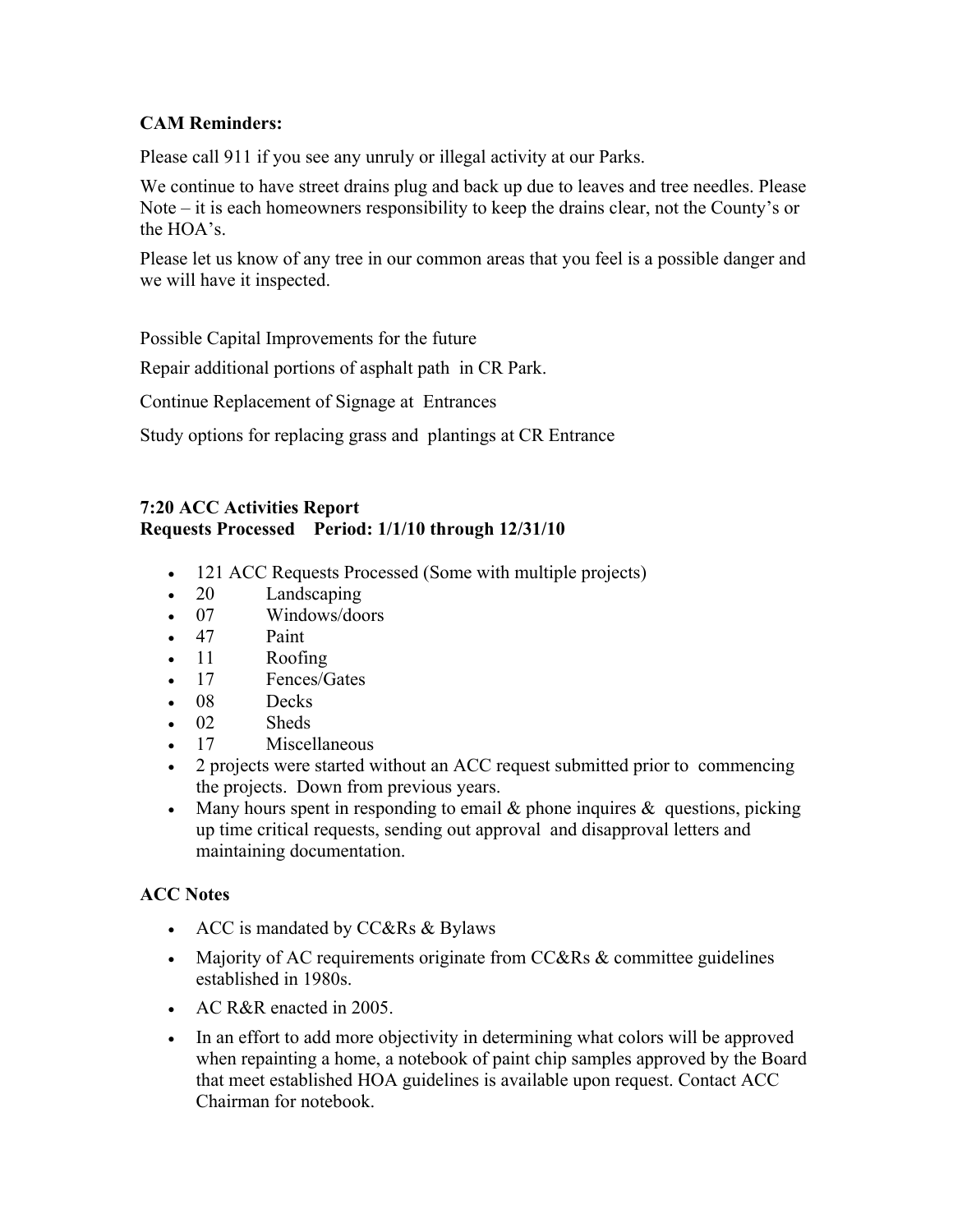- Equests  $\&$  approval required even if painting same color. Requirement has been in effect since 1980s & same as most HOAs in area.
- Fiduciary obligation to inform of AC violations immediately if proceeding could increase cost of homeowner's project.

# **ACC reminders**

1. ACC Chairman can be contacted via email at  $\arctan(\alpha)$  erg and  $\arctan(\alpha)$  or via phone at 425-738-8611 ext 30. Email is preferred but we respond to both.

2. Our CC&Rs and R&Rs clearly state that exterior projects such as roofs, painting, windows, fencing, decks, driveways, major landscaping and patios require the submission and approval of an ACC request. ACC has up to 30 days to respond but tries to respond within 14 days.

3. Contact ACC if no feedback received within 15 days of a request submittal or immediately if need to do emergency project, using phone # or email address above, stating the type of emergency. Make effort to expedite the handling of the request.

4. Please remember we do not accept ACC request forms via email.

5. Website (www.crcwhoa.org) provides access to additional ACC related information & downloadable copies of the ACC request form and the AC R&Rs.

# **7:25 Complaints Activity**

- 38 Complaints submitted in 2010 (about half of amount submitted last year)
- 53 Complaints were closed.
- Ended year with 11 Open Active Complaints
- Two active complaints have been turned over to attorney.
- Countless non-compliance inspections, email exchanges, phone calls, personal visits, letters and document maintenance performed.

## **Complaints Notes**

- We are an Association with Restrictive Covenants. Therefore need the means to maintain compliance.
- Informal guidelines established by the Board  $&$  ACC committees from the beginning and updated periodically. Earliest copy available is dated Sept 13, 1988. Basis for existing documentation.
- 2004 Board retained an HOA attorney who advised us of need to formalize guidelines and establish formal method to enforce with a series of policies and R&Rs. Documents/templates provided. Over the following 4 yrs most of recommended policies & R&Rs put out for review, subsequently adopted and mailed to all homeowners.
- Now have documented complaint management process which requires minimum of 3 non-compliance/reminder letters & inspections, and provides for both informal and formal methods for homeowners to contact the committee/Board before any adverse action is taken.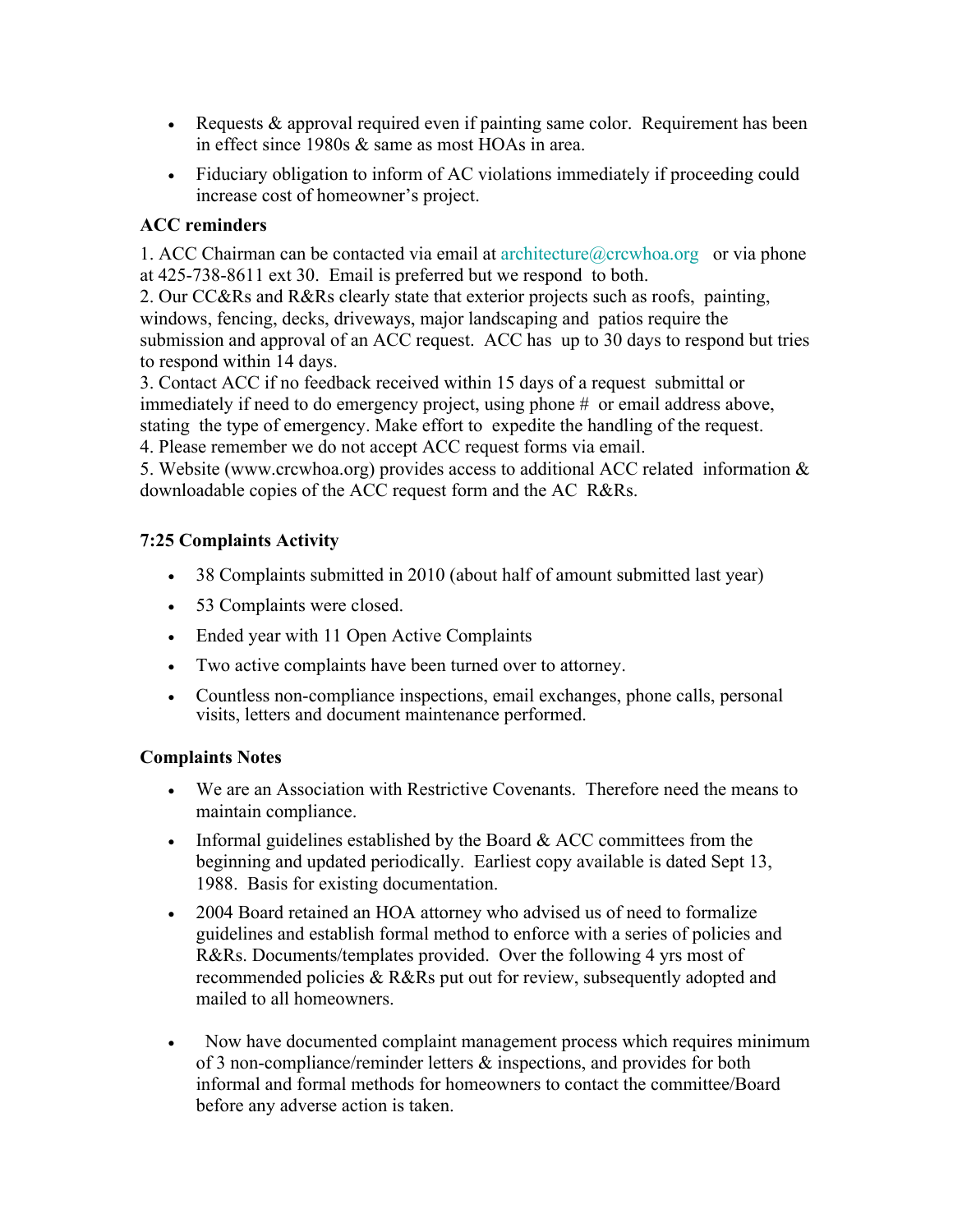- Our website at www.crcwhoa.org provides additional information .
- Managing complaints is a tough and generally thankless job requiring a large investment in time and effort .

#### **7:35 Legal and Insurance**

Very brief comments only because some misinformation has come to the Board's attention. The Lawsuit is settled and is no longer at issue. The HOA was sued by a Homeowner. The HOA board did not instigate the lawsuit. The case was found in the HOA's favor "with prejudice" meaning it cannot be filed again.

#### **7:37 Treasury Report**

Available Funds Beginning of 2011

| General Reserve Fund                    | \$25000 |
|-----------------------------------------|---------|
| Legal Reserve Fund                      | \$20000 |
| Capital Replacement Reserve             | \$47267 |
| We have approx \$300,000 in capital equ |         |

- We have approx. \$300,000 in capital equipment
- Need to set aside minimum  $$13,005/yr$ .
- Near term replacement needs are small
- Slightly ahead of reserve analysis plan Operating Fund \$38489

#### **2010 Financial Events**

- 2009 Financial Review completed by independent CPA. HOA finances in order.
- 2010 Financial Audit being conducted.
- Ended year with 42 HOs delinquent in paying dues. Liens filed against 25.
- 4 super delinquent accounts turned over to attorney.
- 1 homeowner filed for Chapter 13 bankruptcy and 1 for Chapter 7 Bankruptcy.
- Aware of approx12 Foreclosures in progress.

**Financial Events. Cont.**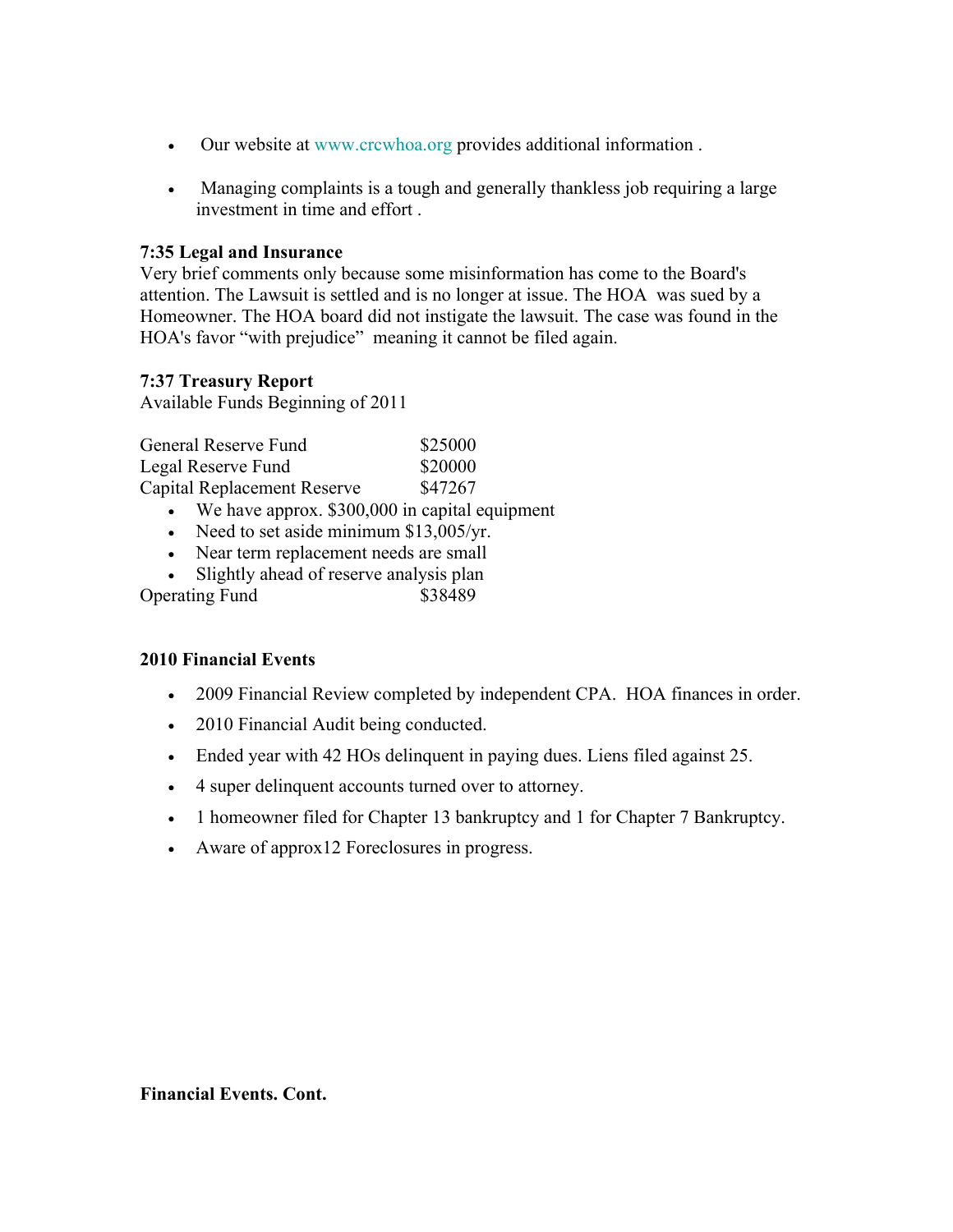| Category                       | 2010<br>Ratified<br><b>Budget</b> | 2010<br>Actual          | 2011<br>Adopted<br>Budget-3%<br>Increase | Notes On 2011 Budget                     |  |
|--------------------------------|-----------------------------------|-------------------------|------------------------------------------|------------------------------------------|--|
| Revenues                       |                                   |                         |                                          |                                          |  |
| Dues\Assessm<br>ents           | \$117,980.0<br>$\boldsymbol{0}$   | \$138,023.2<br>$\theta$ | \$121,380.0<br>$\theta$                  | \$4/lot/yr. increase                     |  |
| Delinquent<br>Dues Interest    | \$350.00                          | \$399.87                | \$275.00                                 |                                          |  |
| <b>Bank Interest</b>           |                                   | \$90.03                 | \$75.00                                  |                                          |  |
| Other                          | \$1,000.00                        | \$13,252.64             | \$1,000.00                               | Fines, fees, Insurance,<br>etc           |  |
|                                |                                   |                         |                                          |                                          |  |
| Total<br>Revenues              | \$119,330.0<br>$\boldsymbol{0}$   | \$151,765.7<br>4        | \$122,730.0<br>$\boldsymbol{0}$          |                                          |  |
|                                |                                   |                         |                                          |                                          |  |
| Operating<br>Expenditures      |                                   |                         |                                          |                                          |  |
| Common<br>Areas<br>Maintenance | \$34,000.00                       | \$32,969.91             | \$35,000.00                              | <b>Canber Contract</b><br>increased 5%   |  |
| Insurance                      | \$9,100.00                        | \$7,416.00              | \$9,100.00                               | Premiums went down<br>last year          |  |
| <b>Sheriff Patrol</b>          | \$12,000.00                       | \$9,330.16              | \$11,000.00                              | Provides approx. 240<br>hrs patrol       |  |
| <b>Storage Rental</b>          | \$1,000.00                        | \$715.00                | \$1,000.00                               |                                          |  |
| <b>News Letters</b><br>(Flyer) | \$5,500.00                        | \$5,013.47              | \$5,500.00                               |                                          |  |
| Bookkeeper<br>Salary           | \$12,600.00                       | \$12,600.00             | \$12,600.00                              |                                          |  |
| Website                        | \$100.00                          | \$95.40                 | \$100.00                                 |                                          |  |
| Legal<br>Expenses              | \$8,000.00                        | \$25,349.59             | \$12,000.00                              |                                          |  |
| Acct. Fees                     | \$1,800.00                        | \$2,150.00              | \$3,900.00                               | Audit costs vs financial<br>review costs |  |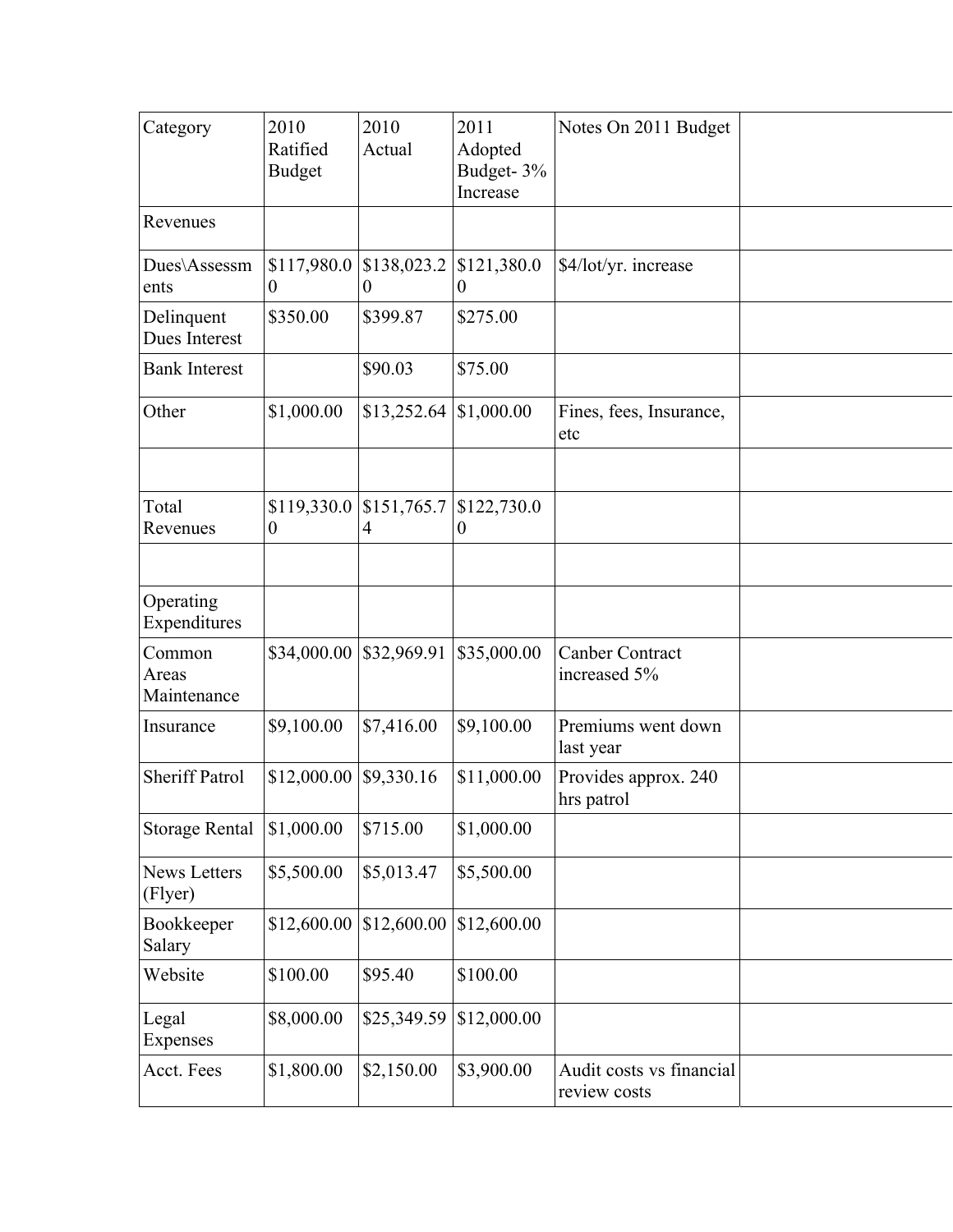| Office<br>Supplies            | \$2,500.00              | \$5,395.68       | \$4,000.00                      |                                        |  |
|-------------------------------|-------------------------|------------------|---------------------------------|----------------------------------------|--|
| <b>Utilities</b>              | \$5,000.00              | \$2,379.52       | \$5,000.00                      |                                        |  |
| Postage                       | \$3,000.00              | \$4,542.40       | \$3,500.00                      |                                        |  |
| <b>HOA</b><br>Functions       | \$1,500.00              | \$410.04         | \$1,500.00                      | Easter & Picnic<br>functions           |  |
| <b>Income Taxes</b>           | \$150.00                | \$0.00           | \$150.00                        |                                        |  |
| <b>Secretary Fees</b>         | \$1,560.00              | \$1,690.00       | \$1,560.00                      |                                        |  |
| Meeting Rm<br>Fees            | \$100.00                | \$575.00         | \$300.00                        | <b>Assumes Storefront</b><br>available |  |
| Rentals<br>(Pipeline)         | \$1,040.00              | \$1,078.72       | \$1,150.00                      | Increases yearly                       |  |
| Contingencies                 | \$1,380.00              | \$1,865.46       | \$365.00                        |                                        |  |
| Capital<br>Expenditure        | \$0.00                  | \$1,407.08       | \$0.00                          |                                        |  |
| <b>Total Expenses</b>         | \$100,330.0<br>$\theta$ | \$114,983.4<br>3 | \$107,725.0<br>$\boldsymbol{0}$ |                                        |  |
| Transfers In<br>(Out)         |                         |                  |                                 |                                        |  |
| Capital<br>Replace<br>Reserve | \$19,000.00             | \$12,000.00      | \$13,005.00                     | Reserve Analysis<br>requires \$13005   |  |
| Legal Reserve                 | \$0.00                  | \$0.00           | \$2,000.00                      |                                        |  |
| Total<br>Expenditures         | \$119,330.0<br>0        | \$126,983.4<br>3 | \$122,730.0<br>$\boldsymbol{0}$ |                                        |  |

# **7:40 Motion to Ratify 2011 Budget. Motion Passed**

# **7:42 HOA election of Board Membership**

3 board positions are open for elections. 7 people have identified as running for these positions.

# **Resigning/not present Candidates**